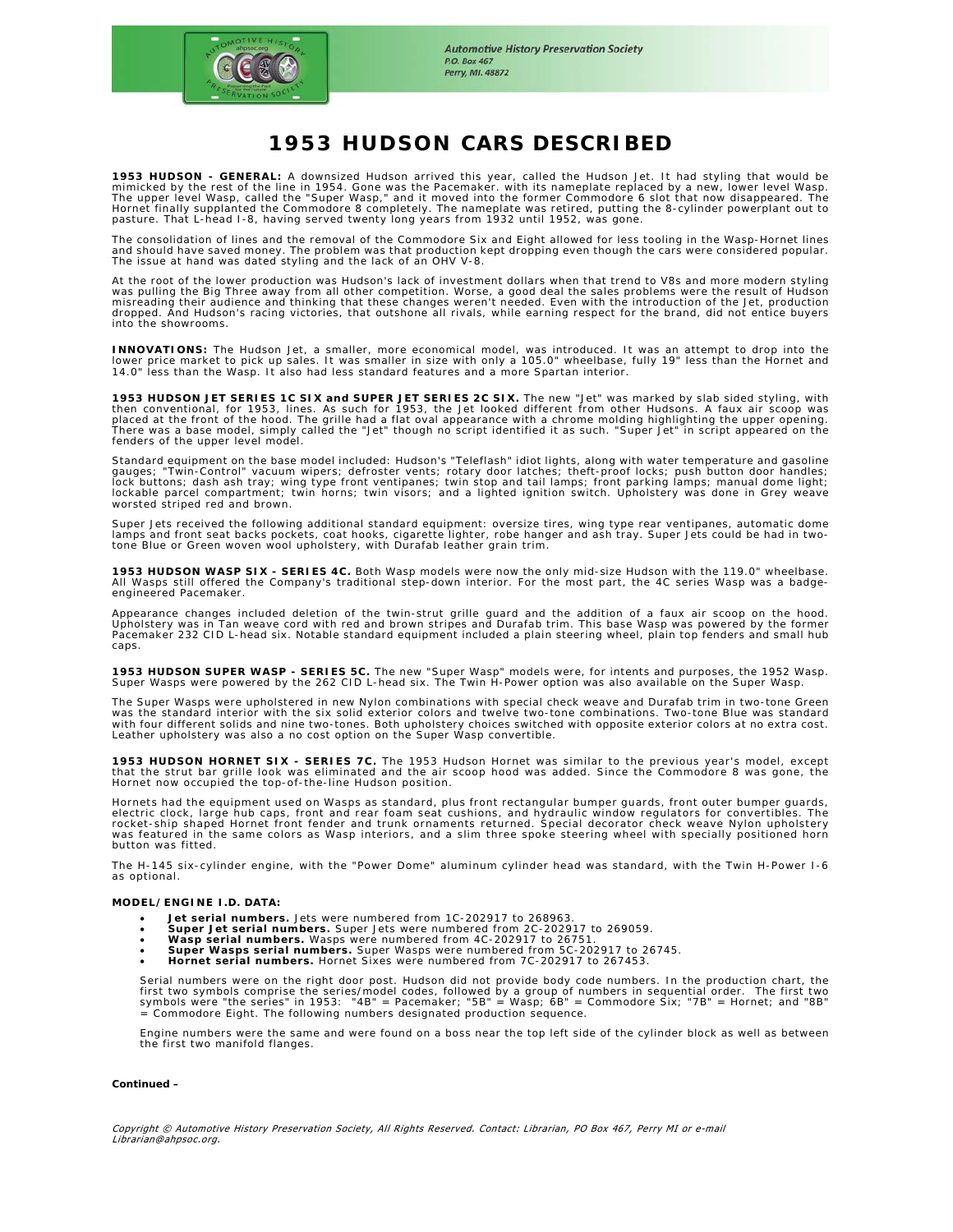

### **BODY PAINT CODE/COLORS:**

- K-5 Ebony Black
- B-96 Broadway Blue H-27 Texas Tan
- J-97 Southern Blue
- M-64 Toro Red
- G-128 Pearl Gray
- N-135 Honey Cream P-136 Blue Grass Green
- 
- Q-133 Surf Green S-132 Meadow Green
- CC-134 Robins Egg Green
- RR-137 Seal Gray

### **HUDSON ENGINES:**

- Jet and Super Jet Standard Six: Inline L-head six-cylinder. Chrome alloy block. Displacement: 202 CID. Bore •<br>am stroke: 3.00" x 4.75" inches. Compression ratio: 7.5:1. Horsepower: 104 @ 4000 RPM. Torque: 158 @ 1400<br>RPM. F
- **Jet and Super Jet "Twin H-Power" Six:** Inline L-head six-cylinder. Chrome alloy block. Displacement: 202 CID. Bore am stroke: 3.00" x 4.75" inches. Compression ratio: 8.0:1. Horsepower: 114 @ 4000 RPM. Torque: 160 @<br>1400 RPM. Four main bearings. Solid valve lifters. Carburetors: Two Carter one-barrel type WA-1 model 749S.<br>(Twin H-
- Wasp Six: Inline L-head six-cylinder. Chrome alloy block. Displacement: 232 CID. Bore and stroke: 3.5625" x<br>3.875". Compression ratio: 6.7:1. Horsepower: 112 @ 4000 RPM. Torque: 175 @ 1600 RPM. Four main bearings.<br>Solid
- Super Wasp Six: Inline L-head six-cylinder. Chrome alloy block. Displacement: 262 CID. Bore and stroke: 3.5625"<br>x 4.375". Compression ratio: 6.7:1. Horsepower: 127 @ 4000 RPM. Torque: 200 @ 1600 RPM. Four main bearings.<br>So
- Super Wasp "Twin H-Power" Six: Inline L-head six-cylinder. Chrome alloy block. Displacement: 262 CID. Bore and stroke: 3.5625" x 4.375". Compression ratio: 6.7:1. Horsepower: 140 @ and stroke: 3.5625" x 4.375". Compression
- Hornet "H-Power Six": Inline L-head six-cylinder. Chrome alloy block. Displacement: 308 CID. Bore and stroke:<br>3.8125" x 4.5 inches. Compression ratio: 7.2:1. Horsepower: 145 @ 3800 RPM. Forque: 257 @ 1800 RPM. Four<br>main
- **Hornet Twin H-Power Series Six:** Inline L-head -cylinder. Chrome alloy block. Displacement: 308 CID. Bore and<br>- stroke: 3.8125" x 4.5 inches. Compression ratio: 7.2:1. Horsepower: 160 @ 3800 RPM.<br>- Four main bearings. S
- **Hornet "Twin H-Power" Six:** Inline L-head six-cylinder. Chrome alloy block. Displacement: 308 CID. Bore and stroke: 3.8125" x 4.5 inches. Compression ratio: 7.2:1. Horsepower: 160 @ 3800 RPM. Torque: 260 @ 1800 RPM. Four main bearings. Solid valve lifters. Carburetors: Two Carter one-barrel type WA-1 model 749S.

**NOTE:** To see details on Hudson's 232, 262 and 308 CID sixes - Click *HERE*.

#### **CHASSIS:**

- 
- 
- 
- 
- Wheelbase: Jet 105" Wasp 119", Hornet 124".<br>• Overall length: Jet 180.69" Wasp 201.50" Super Wasp 202.50" Hornet 208.50".<br>• Front tread: Jet 54.00" All Others 58.50".<br>• Rear tread: Jet 52.00 All Others 55.50".<br>• Tires: J

#### **POWERTRAIN OPTIONS:**

- Oil bath air cleaner (\$8).
- Two oil bath air cleaners with 'Twin-H' power package (\$16).<br>• Aluminum cylinder head, Wasps (\$14); Jets (\$12).<br>• Twin H-Power setup for the Jet sedan (\$50)<br>• Special 127 horsepower Super Wasp Six for Wasp (\$37).<br>• Hydra
- 
- 
- 
- 
- Oil filter (\$14).
- 
- 
- Overdrive for Jets (\$102); for other models (\$111).<br>• Combination fuel and vacuum pump for base Wasp (\$12); for Jet/Super Jet (\$11).<br>• Twin oil bath air cleaners mandatory on Wasp 4C with "Twin-H Power (\$85.60 applications of axle ratios varied with models and transmissions, but options available were no extra cost.

### **SIGNIFICANT OPTIONS:**

- Backup lights, Super Jet (\$18); Wasps and Hornet (\$24).
- Cigar lighter (\$4).
- Custom wheel discs Jets and Wasp (\$20); Super Wasp and Hornet (\$18).<br>• Deluxe steering wheel (\$20).<br>• Direction indicator, Jets (\$21); Wasps (\$24); Hornet (\$24).<br>• Dura-fab trim (\$53).
- 
- 
- 
- Eight-tube pushbutton radio (\$100)
- Electric clock, Jets (\$22); Wasps (\$19). Exhaust deflector (\$2).
- 
- Front fender top ornaments (\$7). Front foam seat cushions, Jets (\$13); Wasp (\$14).

## *Continued –*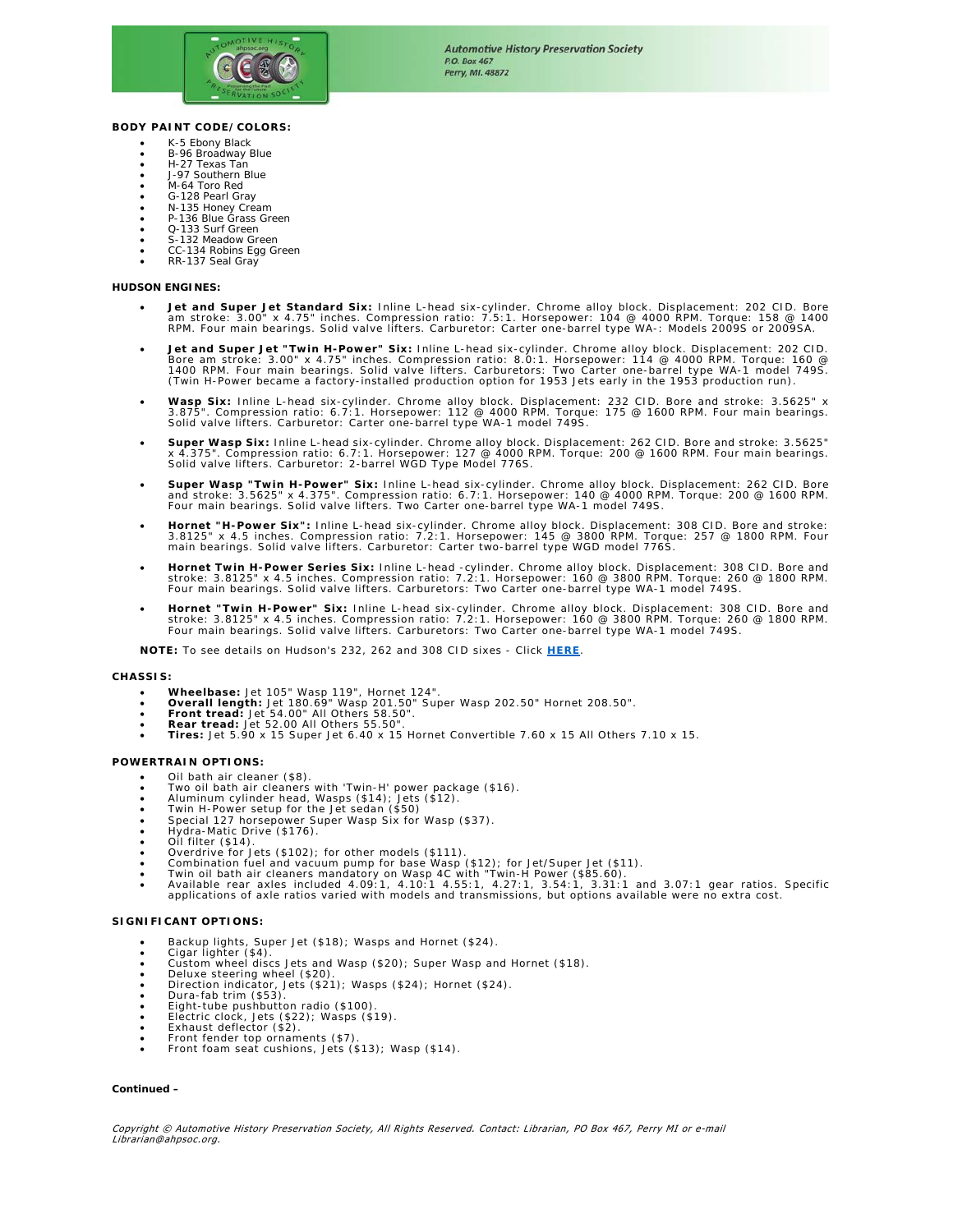

### **SIGNIFICANT OPTIONS Continued**

- Front outer bumper guards (\$15).
- Front rectangular bumper guard (\$24). Glare-proof mirror (\$5).
- 
- Hand-buffed genuine leather trim (\$132-146 per body style). NOTE: leather trim not available on base Jet. Blue combinations not available on base Wasps. Heavy-duty shock absorbers (\$14).
- 
- Hydraulic window regulators for Super Wasp convertible (\$67).<br>• Large hub caps (\$11).<br>• Large plastic rear window for convertible (\$10).
- 
- 
- 
- 
- Orlon convertible top (\$134).<br>• Outside rear view mirror, Jets (\$5); others (\$6).<br>• Outside sun visor with traffic light viewer (\$33).<br>• Rear foam seat cushions (same price per model).<br>• Rear wheel covers, (fender skirts
- 
- 
- Six-tube manual radio (\$82).
- Solex glass with sunshade windshield (\$42). Special solid paint colors on Jets (\$27); other models (\$28).
- Tire options for Jets and Super Jets included whitewalls, six-ply and Super Jet size on Jet at exchange prices from \$6 to \$50.
- Tire options on other Hornets, Wasps and Super Wasps included 7.60 x 15 size, white sidewalls and special order<br>- six-ply choices at exchange prices from \$22 to \$72.<br>• Tire options on the Hornet convertible included whitew
- exchange price.
- Two-tone paint combinations on Super Jet only (\$27); on Super Wasp or Hornet only (\$31). NOTE: Special and two-tone colors were not available on base Jet or base Wasp.
- Wheel trim rings (\$15). Window and wing vent shades, except convertible and Hollywood hardtop (\$18).
- Windshield washer (\$11).

**HUDSONS IN RACING:** A special "7-X" engine package was released for "severe usage", but was really about high-<br>performance stock car racing. This powerplant was a crate engine that was not factory installed and could only by serious racer, over the counter. Horsepower ratings were never released as exact numbers because each engine was hand<br>assembled ("blueprinted") and continuously modified based on previous race results. It was generally was about right. Learn about the 7X engine **HERE**.

The 7-X package helped Hudsons capture 22 (out of 37) major NASCAR races, with driver Herb Thomas winning championship<br>honors for the season. In AAA competition 13 (out of 16) races went to Hudson. In all, the Hornets took 35 of 53 contests. Click **HERE** to learn more about Hudson's stock car victories.

**HISTORICAL BACKGROUND:** The 1953 Hudson line was introduced in November 1952. Rumors of an impending merger between Hudson and another independent manufacturer began circulating in Detroit.

**PRODUCTION:** Model year sales were down to 66,143 units. Hudson dropped to the 15th ranked producer. See attached chart for production numbers.

| <b>1953 Hudson Models</b>                |                                |                              |           |                                                |                  |       |                           |                              |                               |
|------------------------------------------|--------------------------------|------------------------------|-----------|------------------------------------------------|------------------|-------|---------------------------|------------------------------|-------------------------------|
| <b>Model</b><br><b>Name</b>              | <b>Series</b><br><b>Number</b> | <b>Body</b><br><b>Number</b> | Wheelbase | <b>Body Style</b><br><b>Type &amp; Seating</b> | Factory<br>Price |       | <b>Shipping</b><br>Weight | <b>Body</b><br><b>Totals</b> | <b>Model</b><br><b>Totals</b> |
| <b>Hudson Jet &amp; Super Jet Series</b> | $1C - Jet$                     | <b>NA</b>                    | 105       | 4-dr Sedan-6P                                  | s                | 1,858 | 2,650                     |                              |                               |
|                                          | 2C - Super Jet                 | <b>NA</b>                    | 105       | 4-dr Sedan-6P                                  | s                | 1,954 | 2,700                     |                              |                               |
|                                          | 2C - Super Jet                 | <b>NA</b>                    | 105       | 2-dr Coupe-6P                                  | s                | 1,933 | 2,695                     | 21,143                       |                               |
| <b>TOTAL</b>                             |                                |                              |           |                                                |                  |       |                           |                              | 21,143                        |
| <b>Hudson Wasp Series</b>                | 4C                             | <b>NA</b>                    | 119       | 4-dr Sedan-6P                                  | s                | 2,311 | 3,380                     |                              |                               |
|                                          | 4C                             | <b>NA</b>                    | 119       | 2-dr Brougham-6P                               | s                | 2,264 | 3,350                     |                              |                               |
|                                          | 4C                             | <b>NA</b>                    | 119       | 2-dr Club Cpe-6P                               | s                | 2,311 | 3,340                     |                              |                               |
| <b>Hudson Super Wasp Series</b>          | 5C                             | <b>NA</b>                    | 119       | 4-dr Sedan-6P                                  | s                | 2,466 | 3,480                     |                              |                               |
|                                          | 5C                             | <b>NA</b>                    | 119       | 2-dr Sedan-6P                                  | s                | 2,413 | 3,460                     |                              |                               |
|                                          | 5C                             | <b>NA</b>                    | 119       | 2-dr Club Cpe-6P                               | s                | 2,466 | 3,455                     | 17,152                       |                               |
|                                          | <b>5C</b>                      | <b>NA</b>                    | 119       | 2-dr Hollywood-6P                              | s                | 2,812 | 3.525                     | 590                          |                               |
|                                          | 5C                             | <b>NA</b>                    | 119       | 2-dr Brghm Conv-6P                             | s                | 3,048 | 3,655                     | 50                           |                               |
| <b>TOTAL</b>                             |                                |                              |           |                                                |                  |       |                           |                              | 17,792                        |
| <b>Hudson Hornet Series</b>              | 7C                             | <b>NA</b>                    | 124       | 4-dr Sedan-6P                                  | s                | 2,769 | 3,570                     |                              |                               |
|                                          | 7 <sup>C</sup>                 | <b>NA</b>                    | 124       | 2-dr Club Cpe-6P                               | s                | 2,742 | 3,530                     | 26,148                       |                               |
|                                          | 7 <sup>C</sup>                 | <b>NA</b>                    | 124       | 2-dr Hollywood-6P                              | s                | 3,095 | 3,610                     | 910                          |                               |
|                                          | <b>7C</b>                      | <b>NA</b>                    | 124       | 2-dr Brghm Conv-6P                             | s                | 3,342 | 3,760                     | 150                          |                               |
|                                          |                                |                              |           |                                                |                  |       |                           | <b>TOTAL</b>                 | 27,208                        |
| <b>Production TOTAL</b>                  |                                |                              |           |                                                |                  |       |                           |                              | 66,143                        |

*Continued –*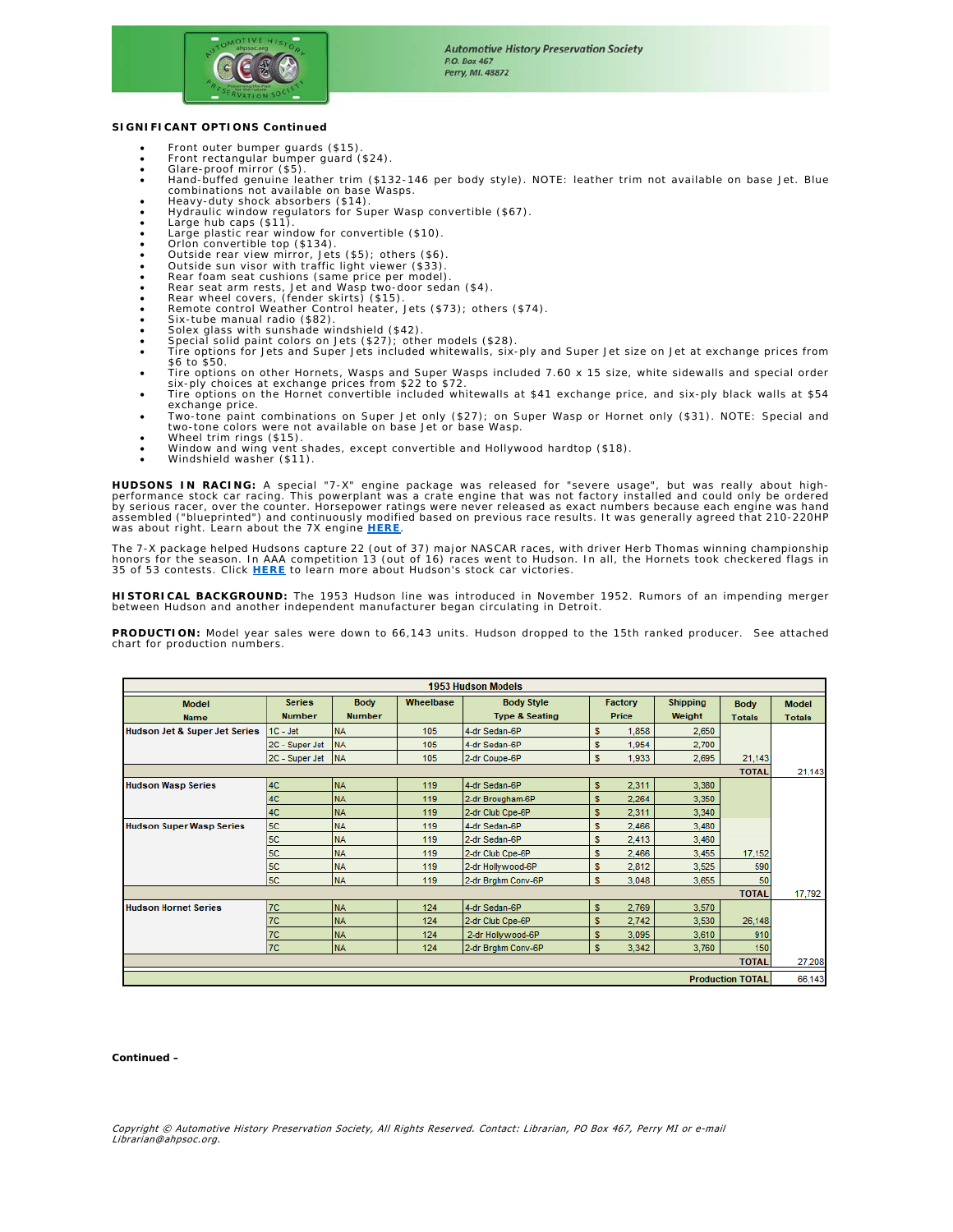

# **CAR IMAGES:**



1953 Hudson Hornet Convertible. The convertible Hornet was the highest-priced Hudson in 1953 at \$3,342. 150 were produced.





The 1953 Hudson Hornet Club Coupe (top) and Hornet Hollywood Hardtop. The Club Coupe was the racer's favorite and the Hollywood was the hot and sexy street car. About 10,000 Club Coupes were built and 910 hardtops were sold.



1953 Hudson Hornet 4-door Sedan. The 4-door only weighed 50 lbs. more than the Club Coupe so it was no slouch when it came to performance. Over 16,000 Hornet 4 doors were delivered this year, making it the most popular Hudson in 1953.

#### *Continued –*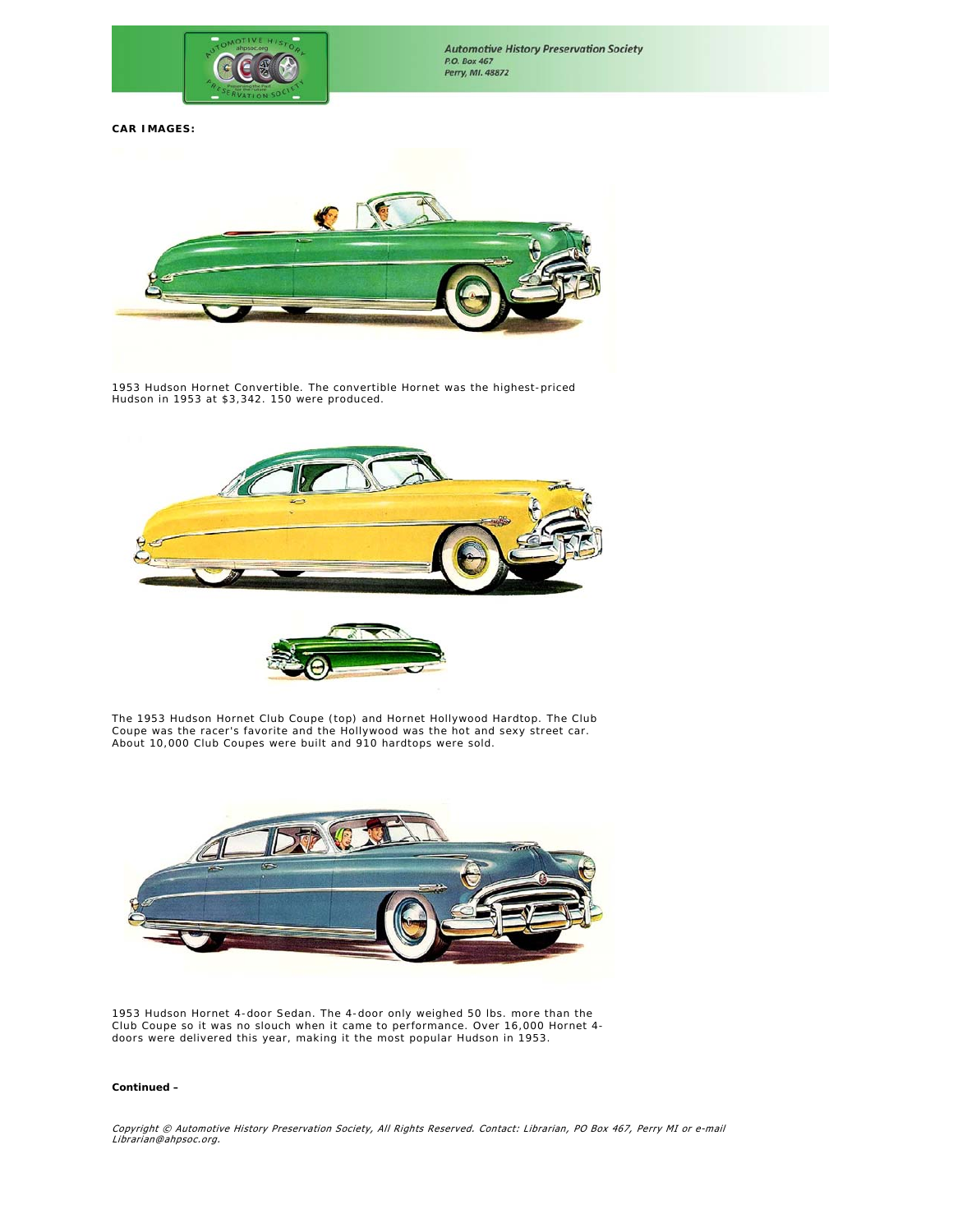

**CAR IMAGES Continued** 



1956 Hudson Super Wasp Hollywood Hardtop. The Super Wasp could be had with Twin-H Power on its 262 CID I-6, making it the junior hot rod of the Hudson line. 590 were produced.



1953 Hudson Super Wasp 2-door Sedan was really a Brougham. Unfortunately Hudson combined most of the Wasp and Super Wasp production figures so exact totals are not known.



The 1953 Hudson Super Wasp line was filled out with the Brougham Convertible (top), 4-door Sedan (left) and the 2-door Club Coupe (right). Only the convertible totals are known, with 50 made.

### *Continued –*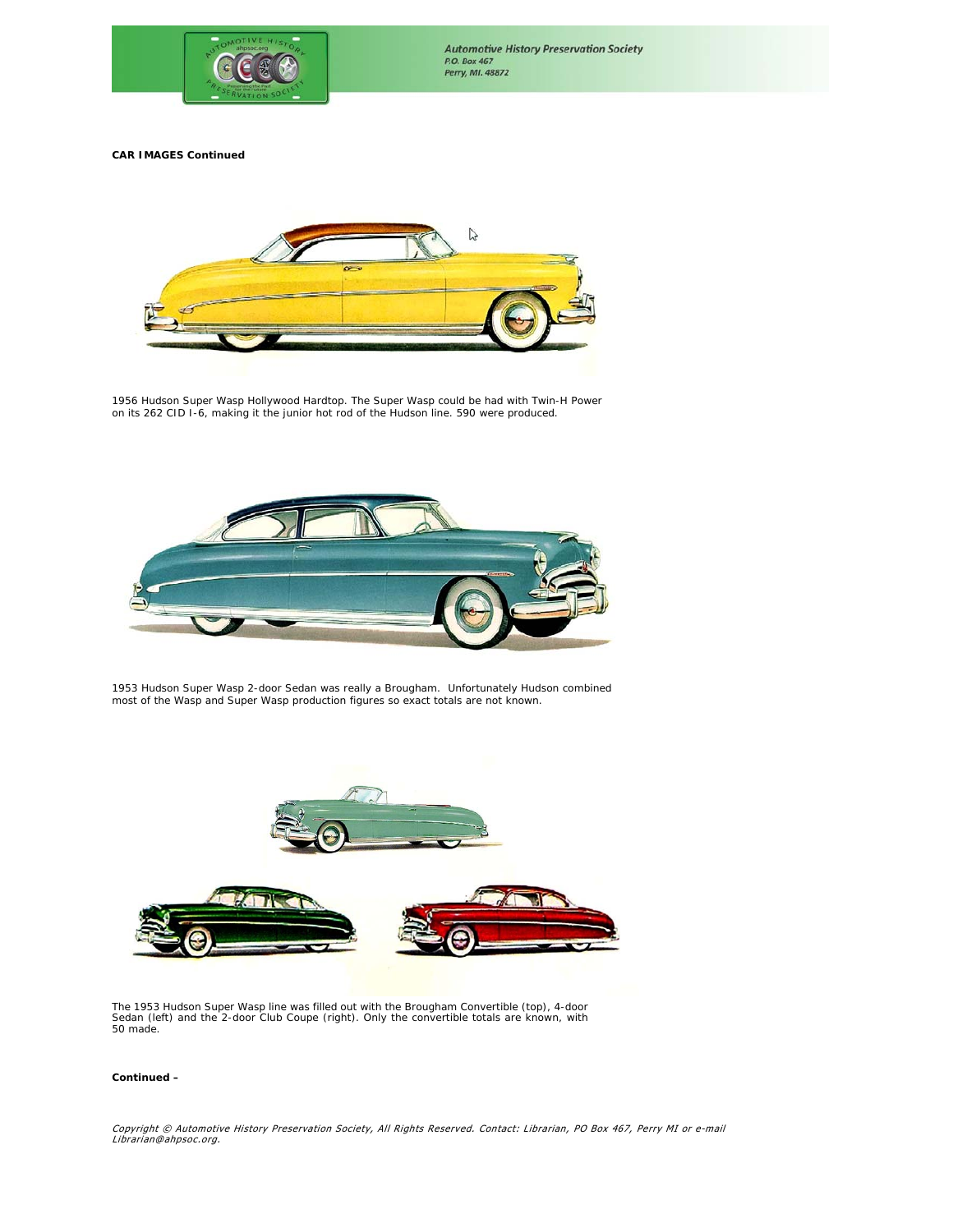

**CAR IMAGES Continued**



The 1953 Hudson Wasp line is shown here. The Pacemaker replacement was limited to three<br>models; 4-door Sedan, 2-door Club Coupe and 2-door Brougham. No individual production numbers<br>for each model are known.



1953 Hudson Jet. The Jet was the base model and only offered in a 4-door sedan, with little window trim and no side molding. It could behad with Twin H-Power, however. About 10,000 of the 21,143 ne cars were Jets.



1953 Hudson Super Jet was the upscale version with chrome window trim and available in two-tone hues as well. A 2-door model was also available and it contributed to the over 11,000 Super Jets sold.

### *Continued -*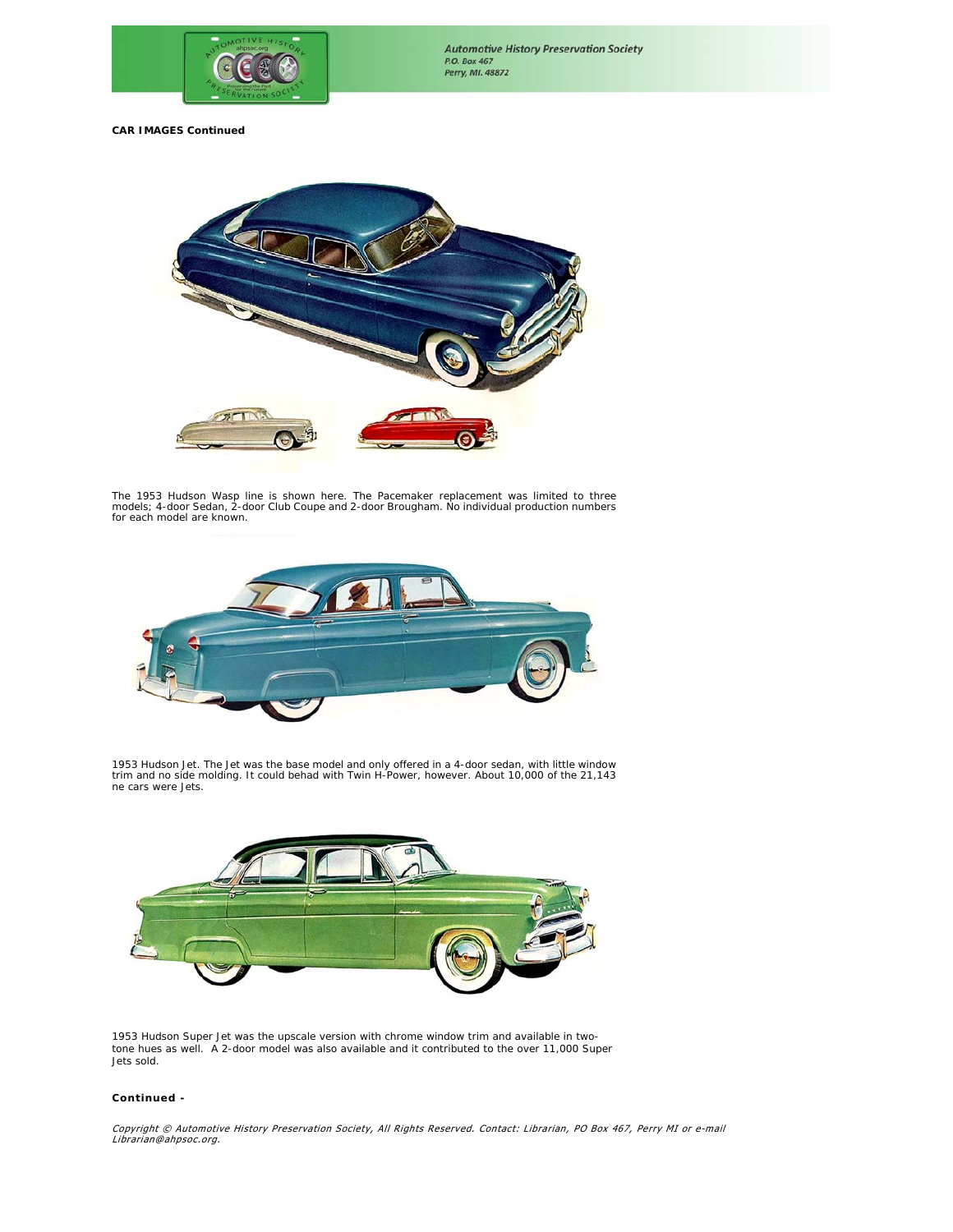

**STYLING CHANGES FOR 1953**



For 1953, the Hudson front end "look" was only slightly changed. The hood ornament moved on top of a true air scoop. Note center<br>wide ridge running front to back to give the hoos a new look. The triangular center bars were unchanged.



All the Wasp models adopted the grille of the Hornet, however, the parking lights from the previous Pacemaker were retained. The Super Wasp used the Hornet style grille with the scoop/ornament. The standard Wasp omitted this hood and used the previous year's design.

The Super Wasp used the Hornet style side trim (lower arrow), however the standard Wasp bare on the sides (see inset and dotted arrow) except for a small jetlike arrow tip at the end as had been on the 1952 Pacemaker.

### *Continued -*